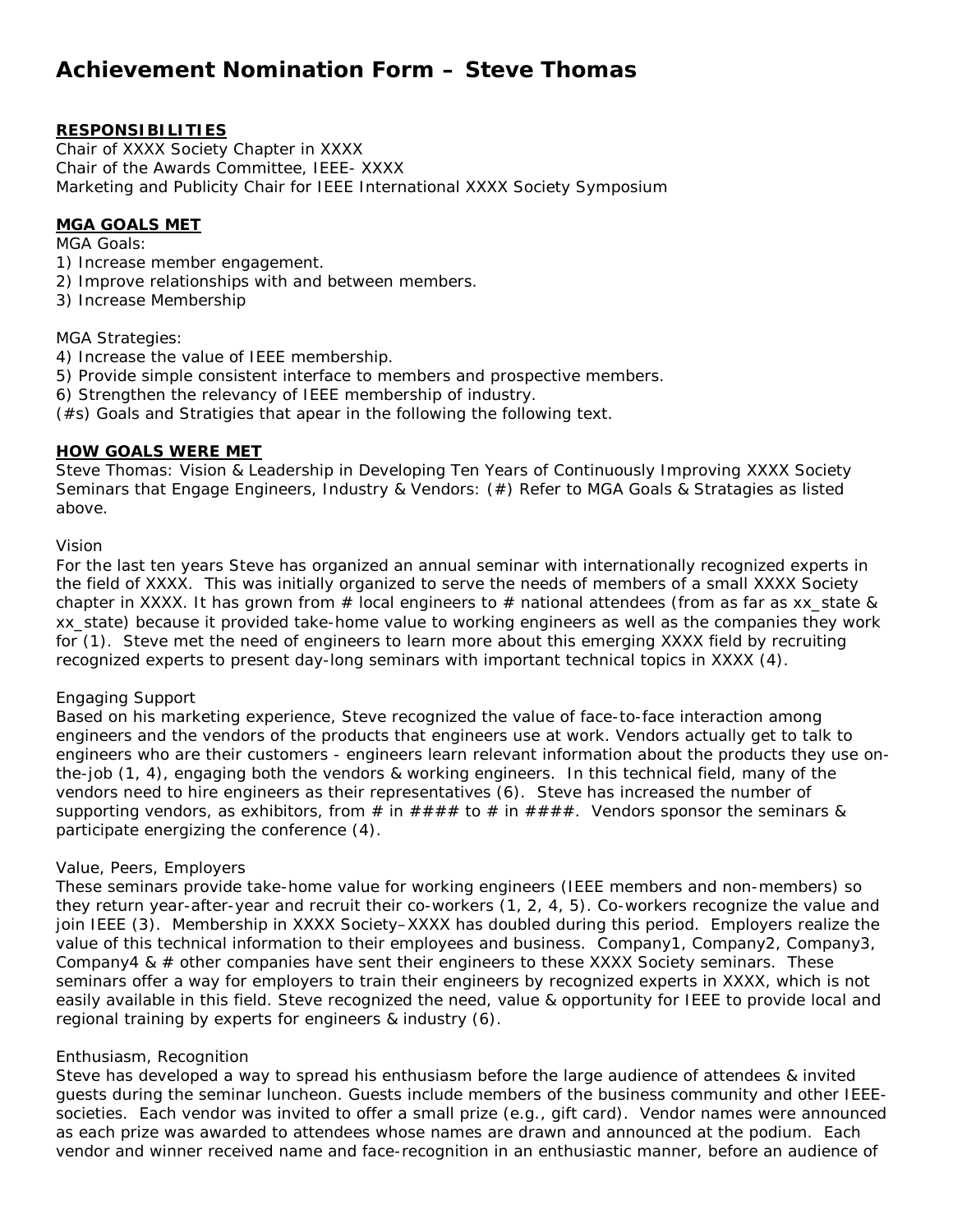# at lunch in  $\# \# \#$ . Recognition, participation, enthusiasm, take-home value – that's the engaging nature, the culture of these XXXX seminars  $(1, 2, 4, 5)$ . The  $\# \# \#$  seminar was featured in XXXX Society IEEE NEWSLETER and publication of the  $\# \# \# \#$  seminar is pending.

## Improvement

At the close of each seminar, attendees are asked to fill evaluations that are used for continuous improvement of subsequent seminars. Steve gets evaluation forms from over 95% of the attendees because they receive IEEE gifts and IEEE CEU Certificates with the submission of the forms. Consequently, participants remember IEEE and gain value during job evaluations that require continuing education (i.e., my experience) (4).

# **SIGNIFICANT NATURE OF ACHIEVEMENT**

Summary – Throughout # years of continuously improving XXXX seminars, Steve Thomas enthusiastically demonstrated the mission of MGA, to inspire, enable, and engage members of IEEE - and beyond to peers, employers and vendors, the entire environment of the professional engineer. These successful seinars provide a "professional home" for engineers as stated in MGA's mission.

Employer engagement is one of the most significant achievements that Steve Thomas has been able to accomplish through these Seminars. Steve's presentation at the IEEE XXXX Conference in xx\_city in  $\# \# \# \#$ , demonstrated his vision: The need for local & regional training can be met by IEEE. Employers supported the success of these seminars: "Employers realize the value of this technical information to their employees and business…..These seminars offer a way for employers to train their engineers by recognized experts in XXXX, which is not easily available in this field. Steve recognized the need, value & opportunity for IEEE to provide local and regional training by experts."

# companies sent their employees to the seminar in  $\# \# \# \#$ . Employer involvement is an oftenmentioned, significant need by IEEE.

{ :"....accomplishments taken from the above listed goals."}

Steve has developed innovative ways to "Market IEEE" through these seminars:

1) Seminars engaged members and non-members: "These seminars provide take-home value for working engineers (IEEE members and non-members) so they return year-after-year and recruit their co-workers. Co-workers recognize the value and join IEEE."

2) Seminars engaged vendors so that they provided support for the seminars & interacted with attendees: "Based on his marketing experience, Steve recognized the value of face-to-face interaction among engineers and the vendors….engaging both the vendors & engineers… Steve increased the number of supporting vendors, as exhibitors, from # in  $\# \# \# \#$  to # in  $\# \# \# \#$ . Vendors sponsor the seminars & participate energizing the conference (4)." Steve recognized that adequate support is the life-blood of successful seminars and achieved a remarkable level of support through his innovative face-to-face techniques. Proceeds from the seminars were used to extend support to other section activities such as student poster awards, IEEE's 125th Anniversary, and XXXX's 100th Anniversary.

3) Steve has established a unique 'culture' at these seminars: "Each vendor was invited to offer a small prize….vendor and winner received name and face-recognition in an enthusiastic manner, before an audience of # participants at lunch in  $\# \# \# \#$ . Recognition, participation, enthusiasm, take-home value – that's the engaging nature, the culture of these seminars (1, 2, 4, 5)." Participants included seminar attendees as well as invited guests from industry, education and members from IEEE-XXXX Section and adjoining sections.

Steve achieved international recognition as the XXXX Chair for the  $\# \# \#$  IEEE International Symposium for XXXX Society held in location, month year (a three year position). Closer to home, Steve helped two other XXXX Society chapters follow his model for successful seminars by mentoring chapters in CityState1 and CityState2.

Steve has a unique approach to volunteering, "You have got to have a passion". This passion was the driving force behind his leadership that has facilitated these ten years of continuously improving seminars. These successful seminars have developed a culture that engages engineers, employers and vendors.